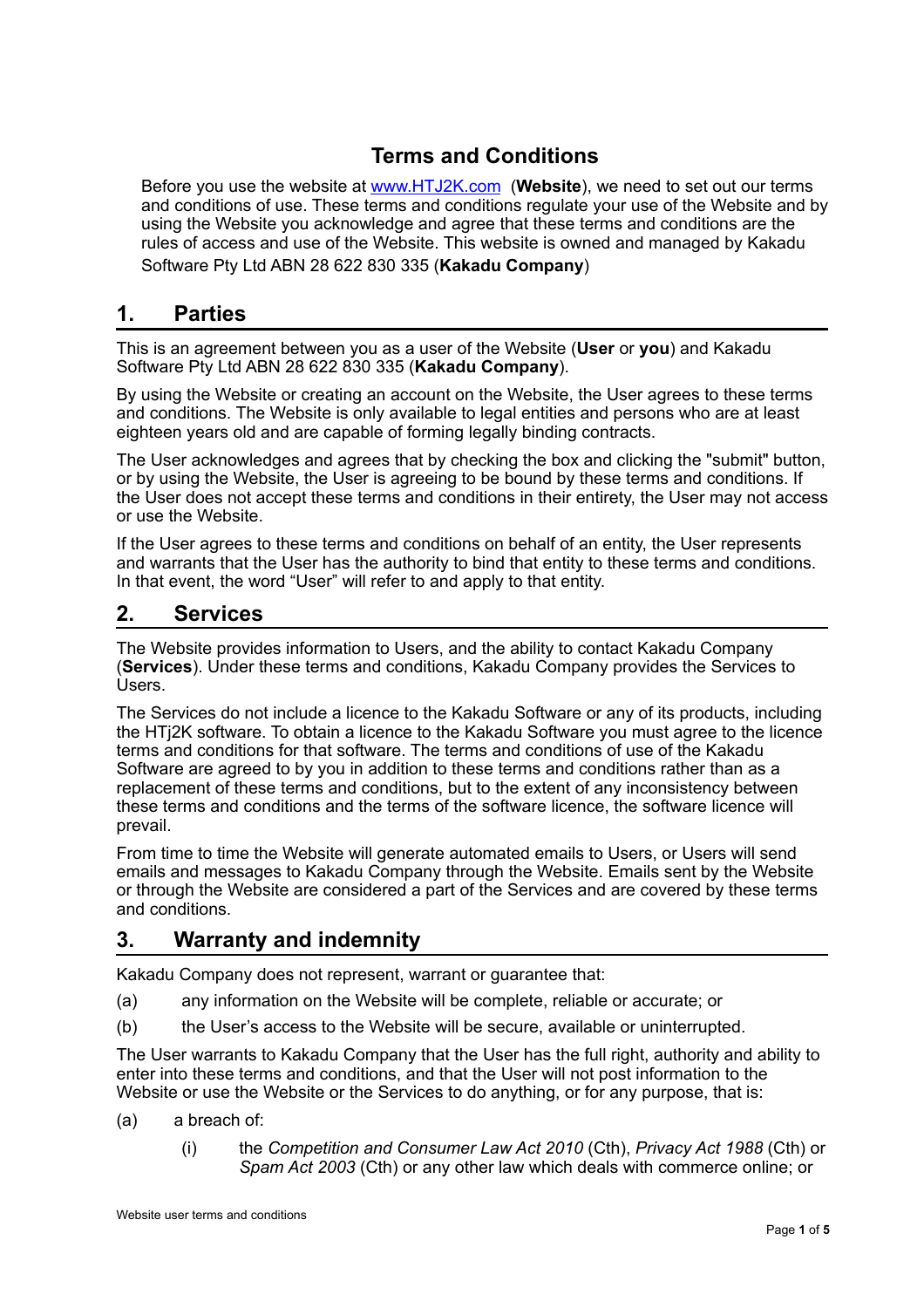- (ii) the *Copyright Act 1968* (Cth), *Trade Marks Act 1995* (Cth), *Designs Act 2003* (Cth), *Patents Act 1990* (Cth), or any other law which deals with intellectual property;
- (b) a breach of any law of the Commonwealth of Australia, or any state or territory of Australia which binds the User or Kakadu Company, including criminal, personal injury, civil liability and defamation laws; or
- (c) may bring Kakadu Company or its Associates into disrepute or otherwise negatively impact on the reputation or business of Kakadu Company or its Assocaites.

The User agrees to indemnify Kakadu Company and its associates for any loss suffered or cost incurred by Kakadu Company its Assocaites (as the case may be) as a result of the User's breach of the warranties given in this clause [3](#page-0-0).

# <span id="page-1-0"></span>**4. Limitation of liability**

Information, opinions, statements and content on the Website are provided for information purposes only and are not legal, financial, taxation, technical or expert advice. They must not be relied on by a User without first obtaining independent advice.

The User releases Kakadu Company and its directors, agents or employees of any liability arising (whether directly or indirectly) out of the information provided on the Website or through the Website or any errors in, or omissions from information on the Website.

Kakadu Company will not be liable under any circumstances for any special, consequential, incidental, exemplary or indirect costs or damages, litigation costs, installation and removal costs, or loss of data, production or profit. Kakadu Company will also not be liable under any circumstances for any loss arising out of reliance on the information on or provided to the User through the Website or provided to a User by another User on the Website, nor any interruption, delay or impairment in the functioning, operation or availability of the Website, exposure to or transmission of any computer virus, internet access difficulties in connection with the Website, or malfunction in equipment or software.

Certain legislation including the Australian Consumer Law (**ACL**) in the *Consumer and Competition Act 2010* (Cth), and similar consumer protection laws and regulations may confer you with rights, warranties, guarantees and remedies relating to the provision of Services by us to you which cannot be excluded, restricted or modified. However, to the extent permitted by law, the parties agree that any implied terms are excluded from these terms and conditions.

The liability of Kakadu Company to any User for any claim under these terms and conditions must not exceed the lower of:

- (a) the amount of fees received by Kakadu Company from the User;
- (b) the cost of Kakadu Company re-supplying the Services; or
- (c) the cost of Kakadu Company repairing the Services.

The limitations under this clause [4](#page-1-0) apply to any liability, arising from any cause of action whatsoever, whether in contract, tort (including negligence), strict liability or otherwise, even if advised of the possibility of such costs or damages and even if the limited remedies provided in these terms and conditions fail of their essential purpose.

# **5. Agreement to policies**

By agreeing to these terms and conditions, the User agrees to Kakadu Company's privacy as applied to the HTj2K.com website and the policy is available at [http://](http://www.kakadusoftware.com/index.php?option=com_content&task=view&id=2&Itemid=2) [www.kakadusoftware.com/index.php?option=com\\_content&task=view&id=2&Itemid=2](http://www.kakadusoftware.com/index.php?option=com_content&task=view&id=2&Itemid=2) (**Privacy Policy**).

By agreeing to these terms and conditions, the User also agrees to Kakadu Company's other policies, as posted on the Website from time to time.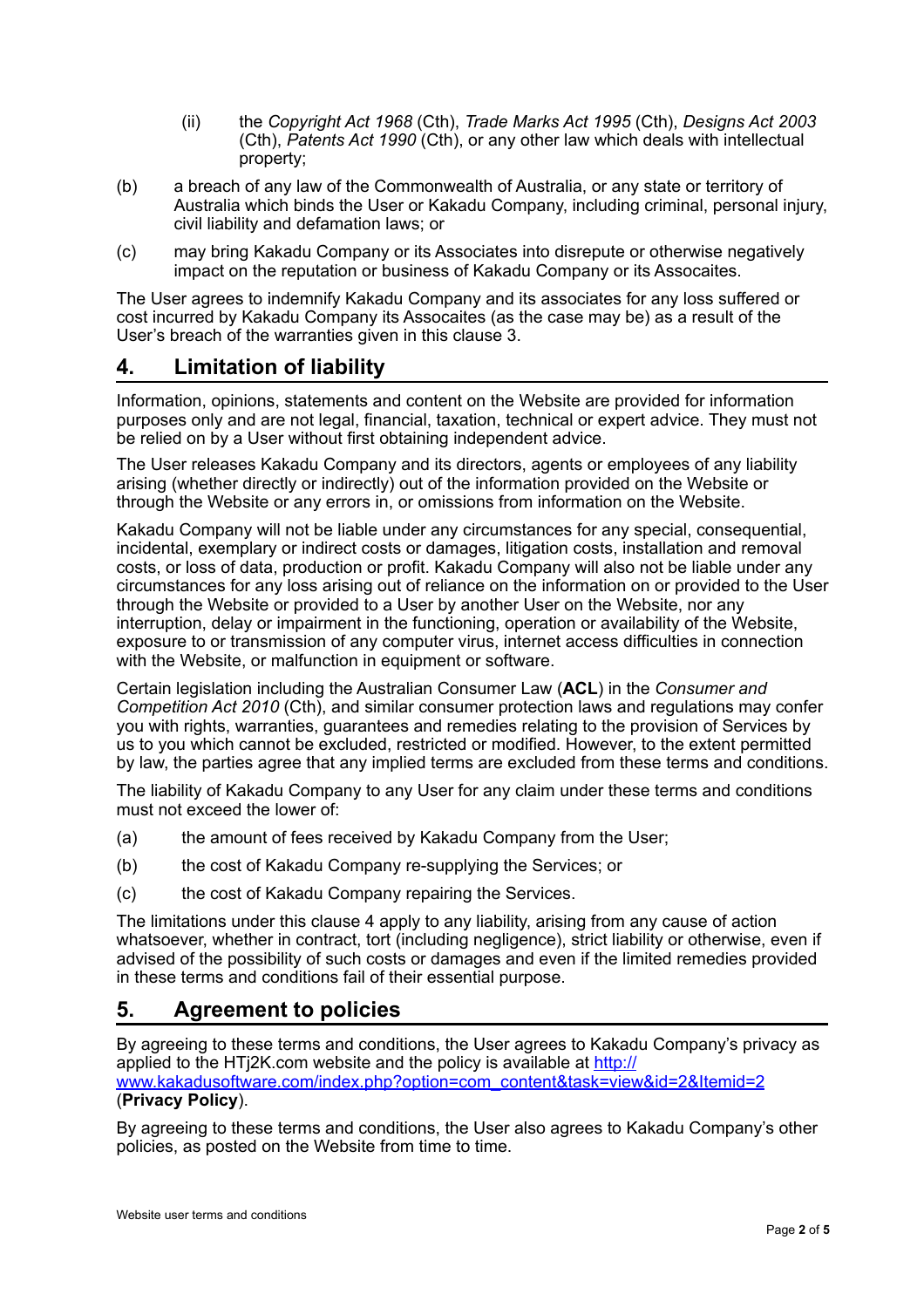To the extent of any inconsistency between these terms and conditions and the policies of Kakadu Company (including the Privacy Policy) these terms and conditions will prevail.

If Kakadu Company runs a competition or promotion, the User will need to agree to the terms and conditions of that competition or promotion in addition to these terms and conditions.

To use the Website the User may be required to nominate a username and password. The username must be a valid email address. The User is entirely responsible for all activities that occur under that username and password and must ensure these remain confidential at all times.

The User must notify Kakadu Company immediately if they become aware of any unauthorised use of their username and password. Each username and password must be used by a single individual and is not transferrable.

## **6. Term and termination**

The term of these terms and conditions is from the date that the User first accesses the Website or uses the Services until the agreement is terminated in accordance with this clause.

Kakadu Company may terminate these terms and conditions at any time and for any reason by suspending, terminating, deleting or otherwise restricting the User's access to the Website or the Services.

The User may terminate these terms and conditions at any time and for any reason by ceasing to access the Website, or suspending, terminating, deleting or otherwise ceasing to use the Services.

Unless otherwise agreed in writing, termination of these terms and conditions does not terminate any accrued rights of the parties prior to termination. Unless otherwise agreed in writing, a party must pay any amounts to another party which became due for payment under these terms and conditions prior to the date of termination.

### <span id="page-2-0"></span>**7. Disputes**

A party must not start court proceedings (except proceedings seeking interlocutory relief) unless it has complied with clause [11](#page-2-0).

A party claiming that a dispute, difference or question arising out of these terms and conditions, including a question as to whether certain services are in scope or not, has arisen (**Dispute**) must give the other party notice of the details of the Dispute (**Dispute Notice**).

When a Dispute Notice is given, the parties must refer the Dispute to the Chief Executive Officers, Managing Directors or other senior officers of each party for discussion and negotiation. If the parties cannot resolve a Dispute in accordance with this escalation procedure, either party may commence court proceedings.

The parties must continue to perform their respective obligations under these terms and conditions pending the resolution of a Dispute. Each party must pay its own costs of complying with this clause [11](#page-2-0).

#### **8. Notices**

Any notice, demand, consent, approval or communication under these terms and conditions must be in writing, in English and sent by email to [info@kakadusoftware.com](mailto:info@kakadusoftware.com) or to the User's email address provided.

### **9. Third party links and advertising**

The Website may display advertisements, which may or may not contain hyperlinks or buttons which take the User to websites operated by third parties. Kakadu Company does not endorse or recommend its advertisers, their products or services, or the information, products or services of any website linked to the Website.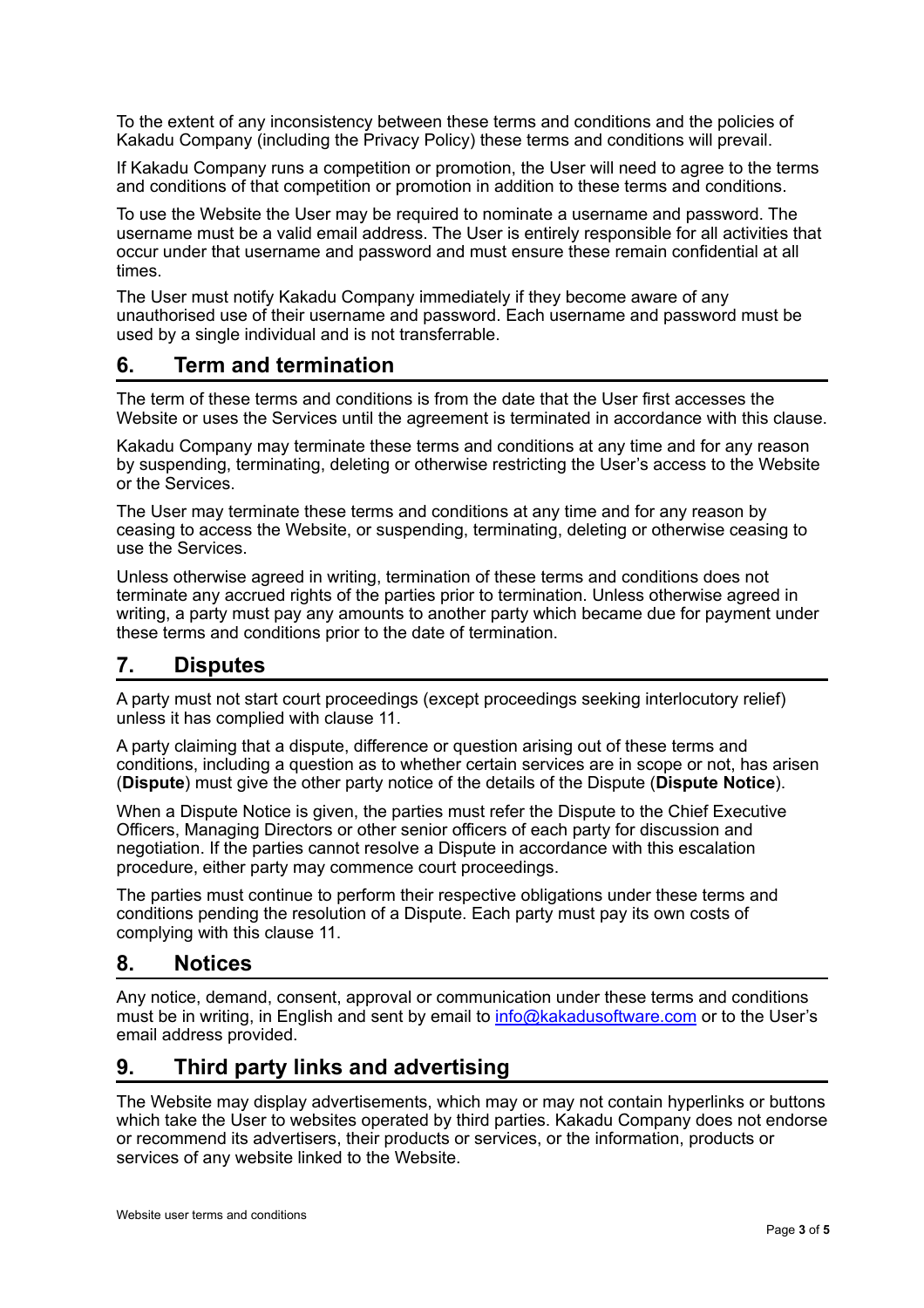If the User contacts a third party through the Website, including via email, Kakadu Company accepts no responsibility for any actions taken by that third party in connection with the User as user of that third party's services. Any interactions with a third party website are not part of the Website or included in the Services.

# **10. General**

From time to time, Kakadu Company may post updated terms and conditions to the Website. Those updated terms and conditions will apply to all use of the Website from the time of posting onwards, and continuing use of the Website will be taken to constitute agreement to the revised terms and conditions. Otherwise these terms and conditions may be altered only in writing signed by each party.

A party does not waive a right, power or remedy if it fails to exercise or delays in exercising the right, power or remedy. A single or partial exercise of a right, power or remedy does not prevent another or further exercise of that or another right, power or remedy. A waiver of a right, power or remedy must be in writing and signed by the party giving the waiver.

Except where these terms and conditions expressly state otherwise, a party may, in its discretion, give conditionally or unconditionally or withhold any approval or consent under these terms and conditions.

Each party must do, at its own expense, everything reasonably necessary (including executing documents) to give full effect to these terms and conditions and the transactions contemplated by it.

Neither party may assign its rights or obligations under these terms and conditions without the prior written consent of the other party which may not be unreasonably withheld. Any assignment will only be effective if it is made by way of a deed of assignment and assumption between the assigning party, the continuing party and the incoming party.

A term or part of a term of these terms and conditions that is illegal or unenforceable may be severed from these terms and conditions and the remaining terms or parts of the term of these terms and conditions continue in force.

Any indemnity or any obligation of confidence under these terms and conditions is independent and survives termination of these terms and conditions. Any other term by its nature intended to survive termination of these terms and conditions survives termination of these terms and conditions.

Except where these terms and conditions expressly states otherwise, it does not create a relationship of employment, trust, agency or partnership between the parties.

Unless otherwise stated, the rights, powers and remedies provided in these terms and conditions are in addition to and not exclusive of the rights, powers and remedies given by law independently of these terms and conditions.

If force majeure prevents a party from fully or partly performing any obligation under these terms and conditions (except an obligation to pay money), the affected party's obligation to perform that obligation is suspended while the force majeure continues.

These terms and conditions may be executed in counterparts. All counterparts when taken together are to be taken to constitute one instrument.

These terms and conditions are governed by the law of the State of New South Wales and each party irrevocably and unconditionally submits to the non-exclusive jurisdiction of the courts of New South Wales.

### **11. Interpretation**

In these terms and conditions, except where the context otherwise requires:

(a) the singular includes the plural and vice versa, and a gender includes other genders;